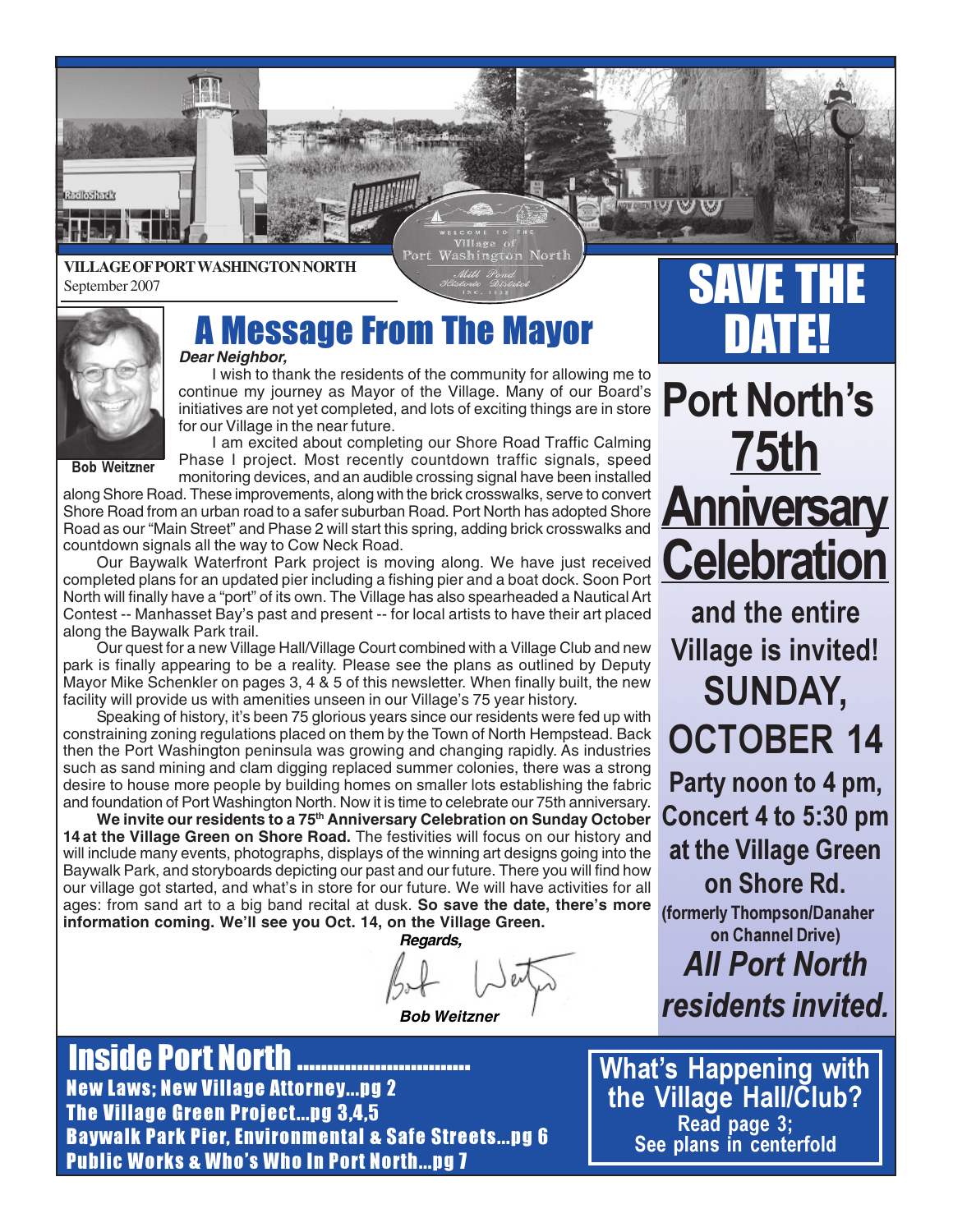# New Local Laws passed by the Board of Trustees

**The following sumarizes the new local laws which were enacted in the past year by the Port Washington North Board of Trustees:**

#### **Local Law 1 of 2006**

Amending the Permitted Uses within the EDB Zone (Channel Drive):

To permit health clubs, spas, gymnasiums and similar establishments *Adopted July 24, 2006*

## **Local Law 2 of 2006**

Amending Certain Provisions of the Village Code with regard to notices of tax sales and notices to redeem to comply with the constitutional requirements for due process in the collection of property taxes, with regard to tax sales and notices to redeem, by requiring additional reasonable steps to notify owners and lienholders when such reasonable steps are available, and to provide for the collection of the costs to the Village in providing such notice.

*Adopted November 27, 2006*

#### **Local Law 3 of 2006**

Amending certain provisions of the Village Code to Limit the Size of Restaurants No food establishment shall exceed 4,000 square feet in gross floor area…..

*Adopted December 18, 2006*

#### **Local Law 4 of 2006**

Amending Certain Penalty Provisions with regard to Signs

A violation of any provision of this chapter shall constitute a violation pursuant to the Penal Law, punishable by a fine not to exceed \$1,000 or by imprisonment for a term not to exceed 15 days, or both such fine and imprisonment. Each day's continued violation shall constitute a separate and distinct offense.

*Adopted December 18, 2006*

### **Local Law 1 of 2007**

**Regulating Take-Out-Food Restaurants and Delivery Vehicles within Certain Areas of the Village**

The local law defines take-out-food restaurants, places limitations on delivery vehicles within 150 feet of Shore Road and/ or 180 feet of Soundview Drive, and prohibits fast food convenience stores, fast food restaurants, fast service stores and take-outfood restaurants within 150 feet of Shore Road and/or 180 feet of Soundview Drive.

## **Local Law 2 of 2007 Prohibiting Illicit Discharges**

The purpose of this local law is to provide for the health, safety, and general welfare of the residents of the Village through the regulation of connections to MS4s and the regulation of non-stormwater discharges

to MS4s to the maximum extent practicable as required by federal and state law. This local law establishes methods for controlling the introduction of pollutants into MS4s in order to comply with requirements of the DEC SPDES General Permit (GP-02-02) for MS4s.

## **Local Law 3 of 2007** - Repealed **Local Law 4 of 2007** - **Regarding Stormwater Management**

**and Erosion and Sediment Control**

It is the intent of this legislation to adopt a comprehensive stormwater management and erosion and sediment control plan to the Village Code that will satisfy the relevant part of the Phase II stormwater regulations adopted by DEC. It has been determined by the DEC that:

(1) Projects and associated increases in site impervious cover often alter the hydrologic response of local watersheds and increase stormwater runoff rates and volumes, flooding, stream channel erosion, and/or sediment transport and deposition.

(2) Stormwater runoff contributes to increased quantities of water-borne pollutants, including siltation of aquatic habitat for fish and other desirable species.

(3) Clearing and grading during construction tends to increase soil erosion and add to the loss of native vegetation necessary for terrestrial and aquatic habitat.



*Anthony Sabino was first retained by the Board of Trustees to serve as counsel on the acquistion of land in connection with the Village Hall/Club/Park project. In May of this year the Board of Trustees voted unanimously to have Mr. Sabino become our new Village Attorney.*

**Anthony J. Sabino, Esq.:** Anthony J. Sabino (Fordham University School of Law, 1973) joined Forchelli, Curto, Schwartz, Mineo, Carlino & Cohn LLP (FCSMC&C) in 2002 as counsel and concentrates his practice in the areas of land use, real estate, environmental issues and municipal law. He comes to the firm having served as partner in one of Long Island's oldest law firms, in



Anthony Sabino

addition to serving as partner in a real estate development company. He is also a former Deputy Town Attorney for the Town of Oyster Bay.

Sabino has argued several landmark cases before the Second Circuit Court of Appeals and the NYS Court of Appeals. He represents and consults with

special improvement districts and has been Chairman of the Long Island Water Conference Legal Committee. Sabino has presented lectures to the American Bar Association Section on Banking, the NYS Bar Association and to professional associations on various aspects of municipal law and land use practice. He is admitted to practice in New York State and Federal Courts and is a member of the Nassau County Bar Association.

**Firm Summary: Forchelli, Curto, Schwartz, Mineo, Carlino & Cohn LLP** (FCSMC&C) is a full service law firm that was founded in 1976 with offices in Mineola and Melville. The firm is comprised of over 40 talented attorneys who concentrate in a broad range of practice areas, including land use and zoning, real estate, environmental law, tax certiorari, litigation, banking and financing, commercial and corporate transactions, loan closings and bulk loan sales, trusts and estates, tax and elder law, bankruptcy and insolvency, employment and labor law, municipal law, and business and personal transactions. For more information please visit www.fcsmcc.com.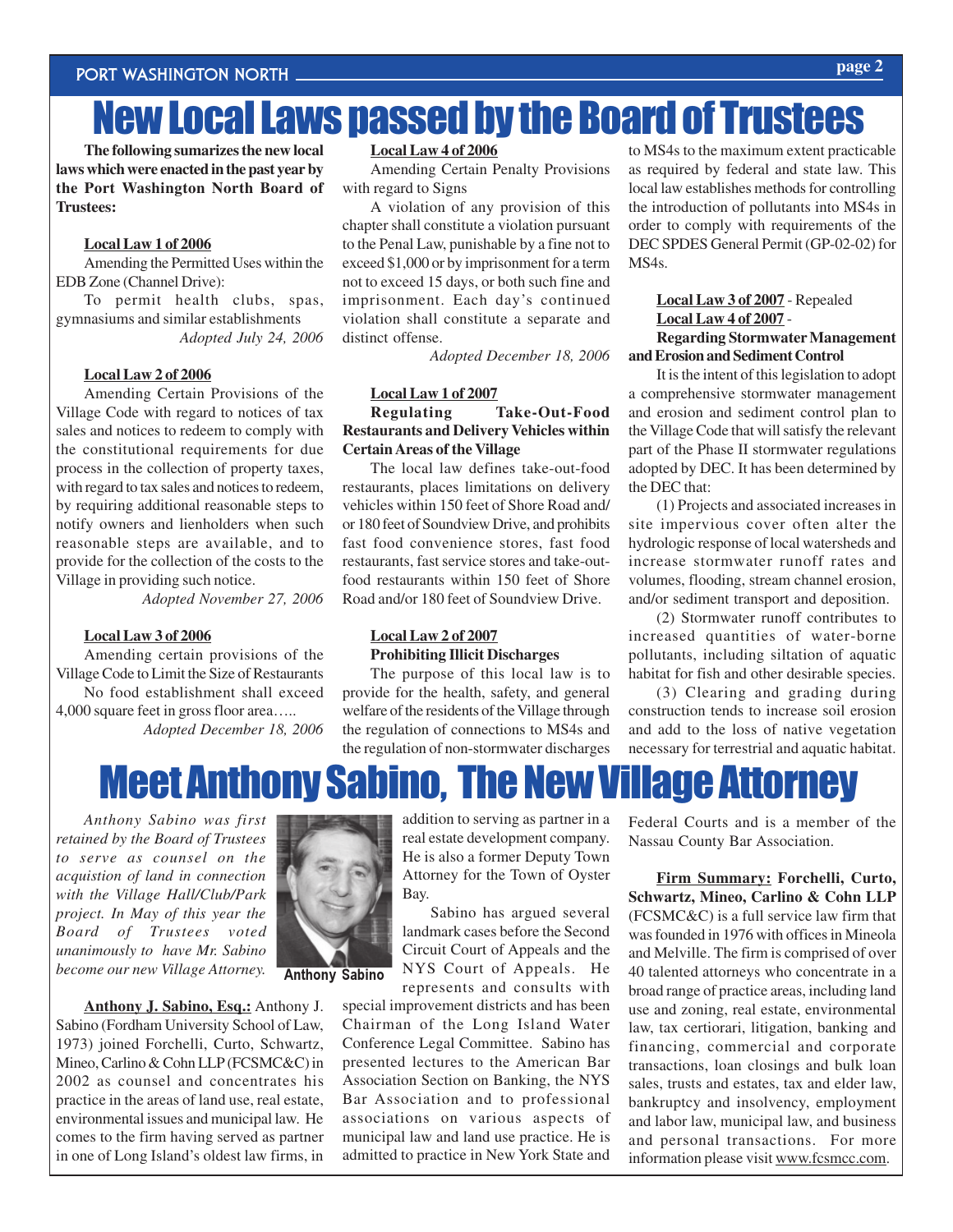# The Village Green Project: A Dream In Progress

## **By MIKE SCHENKLER**

No, calm down, the deal is not done. However, since inheriting the job of bringing the Village a new Village Hall & Club, I can perhaps see an end in sight – a very positive end.

Stay with me; let me explain.

The dream of a Port North Village Club – a place where resident members can go for a summer swim with the family, shoot some hoops, play some tennis and relax in our beautiful waterfront Village is a dream conceived of some five years ago by a prior Board of Trustees. Bob Weitzner is perhaps the only present member of the Board who dates back to a rushed idea conceived in the heat of a political campaign.

But the idea was good and had traction. The old Board moved, retired, stepped aside and somehow some three years ago asked

me to see the concept to fruition as chairman of the Village Club Commission. Even stranger, I said I would try.

The task was to determine and generate the support, provide funding, plan and construct a Village Club with membership open to Port North residents. Simple?

The first complication

occurred when the developer of Mill Pond estates reneged on his commitment to build Port North a new Village Hall. So the project became more complicated and costly – build

a new Village Hall and Village Club. Soon, it had to accommodate the new Village Court and to respect the commitment to the Village there would be an open space park concept thrown in.

Now, the Board of Trustees I've been on for some three years is committed to the project – each and every member of the present Board is all for it. Only one thing, they did not want to no increase in taxes to fund this

dream. Needless to say, the task was and still is challenging.

But after several disappointments and some modification in approach, it appears that it may just be doable.

Here's how:

We are in contract to build up to 45 senior citizen townhouses. We expect to close this fall.

We are in contract with the new owners of the Thompson/Danaher factory to acquire: the Village Green (their front

lawn); the existing 10,000 sq ft Woods Building which would be reconfigured to serve as Village Hall/Village Court and Village Club; and additional land for parking and

the construction of a large swimming pool, a

We have negotiated with Publisher's Clearinghouse and have reached an understanding to purchase the less than 5 acre parcel behind the factory building to be preserved as parkland.

It is anticipated that the proceeds from the sale of our parcel will exceed the cost of purchase of the Danaher parcel and Woods building, the Publisher's parcel as well as the renovation and reconfiguring of the Woods Building, the construction of the pools and tennis courts, landscaping as well as some additional funds for enhancing the parkland.

All numbers and details will all be shared with you as soon as plans move to the next phase.

**Mike Schenkler can be reached at: news@portwashingtonnorth.org**

kiddy pool and up to three tennis courts. This contract will close as soon as we have the funds from the sale of our parcel.

sell our less than 8-acre parcel off of Valley Rd., granting zoning rights to

 $10.1.1$ 

From my weekly newspaper column, "Not4Publication"



use tax levy funds. They want A future picture of the wall on the great lawn off of Shore Rd?

# **lavarrone's Pri**

The Iavarone family, operators of five specialty food stores throughout Queens and Long Island and Frantelli Iavarone Café in the Lake Success Center, is expanding its fine food business to include a new Port North waterside restaurant. Together with long time friends and business associates Lawrence Caputo and his twin sons Frank & Larry, they are bringing their expertise to our community.

Iavarone's PrimeView, located overlooking Mill Pond and across Shore Rd from our waterfront park, will feature fresh American fare with that special Iavarone touch. Fresh grilled steaks, chops and seafood, raw bar, exciting appetizers, soups and salads await the discerning diner. The site, at 37 Shore Road, was originally the Hotel Renwick during the 19<sup>th</sup> Century. The second story waterside deck has been restored to as it appeared in the early photos of the hotel. The delectable fare can be enjoyed on that deck (weather permitting) with a 180 degree view of both Manhasset Bay and Mill Pond.



Looking for a taste are (l.-r.): Lawrence Caputo, Joseph Iavarone, Frank Caputo, Mayor Bob Weitzner, Pat Iavarone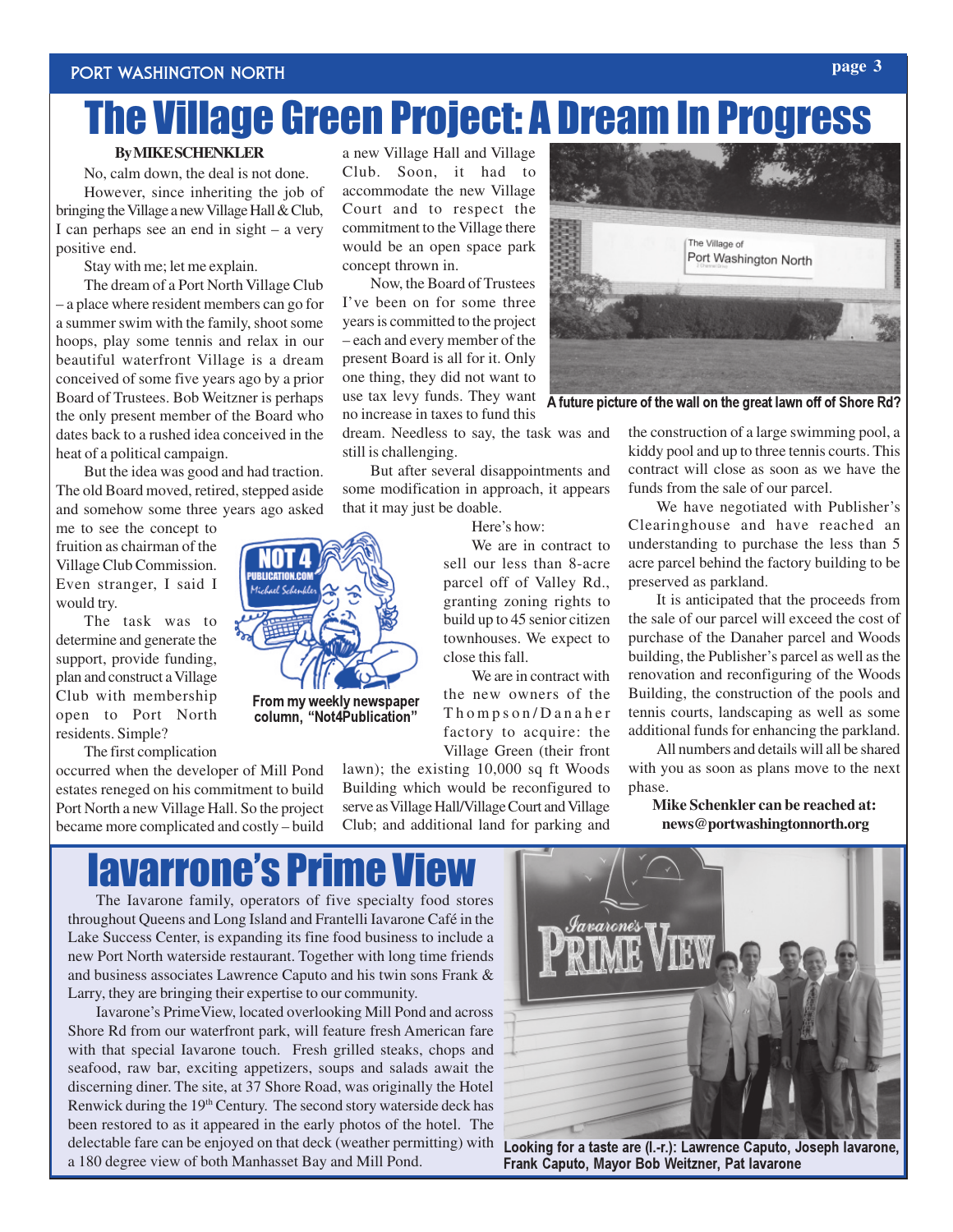## PORT WASHINGTON NORTH **page 6**

## Port North's New: Baywalk Waterfront Park Pier Design

The Baywalk Waterfront Park project is moving forward. We have received almost \$1.4 million in grants for Phase I of the project. The path design, including lighting, benches, and landscaping has been finalized. What was still left to be decided was the pier design, and the final NYSDEC review of the plan.

The DEC had initial comments on our first pier design. Our origional concept was to have a long wide pier with benches galore. The end of the pier was to be canopied for shading purposes. However, the pier was also supposed to be recreational -- to allow fishing and perhaps even a boat or two to dock. The DEC concluded that one long pier could not do the trick. So it was back to the drawing board.

After consulting with our engineers and many months of deliberation, we came up with a new and improved design. Based

solely on DEC comments, the new plan calls for a separate pier for fishing, sightseeing, and boat entry. The design, shown, allows for each activity to be conducted independent of each other. Now those who wish to take in the sights can do so without being disturbed by other activities.

This pier will be the focal point of our Baywalk Park. It will extend our Village's reach into Manhasset Bay, and for the first time, allow boats to dock and visit our Village, its shops and restaurants. We hope to have this project out to bid by fall, and construction start in Spring of 2008.

In the meantime, we are actively seeking financing for Phase II, which will include bulkheading the eroding shoreline and developing the open space across from Stop & Shop's entrance. Once completed, we will have a fully functioning waterfront park for the entire community to use and enjoy.



# Environmental Commish



**Storm Drain Cleaning:** The Village cleaned out its catch basins and storm sewers. As of last report, 46 structures were cleaned and approximately 133 cubic yards of material has been disposed of. Since most storm drains connect to Manhasset Bay or Mill Pond, this work helped to prevent this material from entering each of these water bodies.

Bob Keane

**Two New Ordinances:** The Village passed two

NYSDEC required ordinances for Illicit Discharge and Sediment/ Erosion Control. The new laws help protect storm water from construction site runoff and illegal connections to the storm sewer system. In April 2007, the first illicit discharge was detected from a residential construction site and the owner immediately corrected the problem. Both laws are available on the Village website.

**Kayak Regatta:** The Port Community Chest holds an Annual Kayak Run around Manhasset Bay. The event is always fun and a great way to see how the water quality is improving in the bay. This year the event was the third.

**Storm Drain Markers:** Port North installed additional storm drain markers on catch basins and storm sewers. Look for the new marker "No Dumping, Drains to Bay" while walking to Sisina or Romantico restaurants.

**Pool Discharges:** Please note that the Village has an existing ordinance that strictly prohibits emptying your pool water onto your neighbor's property (blatantly obvious) and onto the Village streets. The current local law states that all pool discharges must be contained on your property. Please note that the discharge of chlorinated water can end up in Manhasset Bay and hurt the local ecosystem.



Port North Mayor Bob Weitzner and long-time, omnipresent resident Steve Kaplan with members of the local Constabulary as the as they test the first installed speed monitoring device.

## ion Safe Streets

Two years ago, Trustee Daria Hoffman began our "Operation Safe Streets" with the cooperation of the Port Washington Police Department. Improvement to road surfaces and handicap ramps, additional stop signs and curve warning signs throughout our Village are already making our streets safer for our residents.

Now we have added portable speed detection devices to help reduce speed in the Village to promote greater safety. The devices alert motorists who go above the road speed limit, which for most roads in Port North is 25 MPH. It flashes when you exceed the speed limit in an effort to slow you down. These devices are portable. and can be moved when the need arises. Data including the number and speed of cars, is being retrieved by Port North resident Steve Kaplan, which will help direct further calming measures including additional police presence and enforcement.

The devices however, do not take pictures and are not used to issue summonses.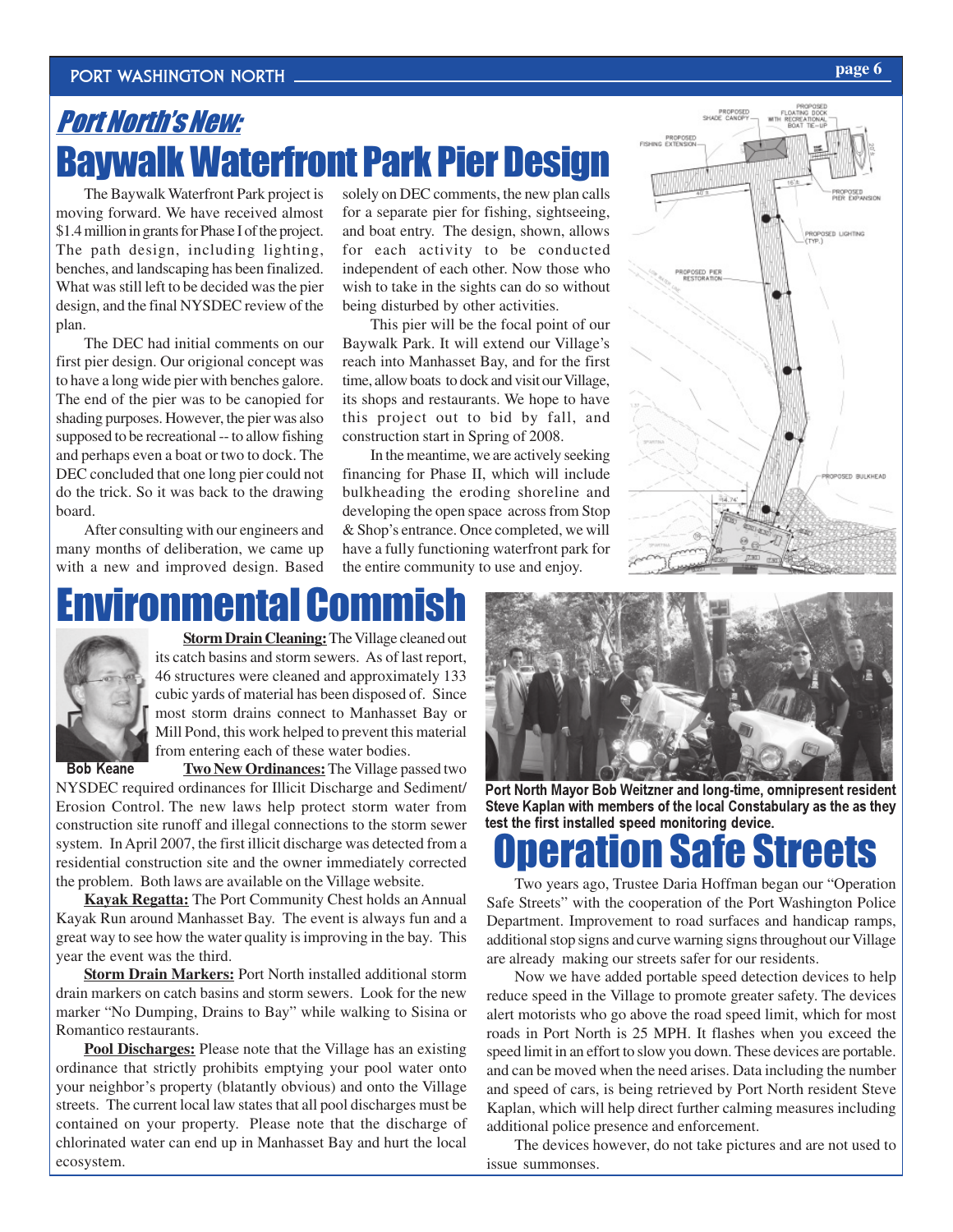# Roadwork Update

We have finished Phase I of our Shore Road Traffic Calming Program. This includes Port Washington's first audible crossing signal at Old Shore Road.

We have secured a second NYS grant for \$360,000 that will take the brick crosswalks and countdown signals all the way to Cow Neck Rd.

Ave. C has been completely reconstructed, and both Ave. B and Durbyn St. were repaved through the cooperation of the Town of North Hempstead's Public Works Dept. Next on the list are Marlin, Angler, and Seagull. We are also seeking State funding for the reconstruction of Pleasant Ave.

Potholes and sidewalks continue to be repaired.

We've updated signage throughout the Village and will be working on improving our gateway signs shortly. Additional

"Village Speed Limit 25MPH" signs have been ordered for each Village gateway.

Our storm drains have now been inspected and cleaned.

All of the road and related work, has been done with a careful eye on our line items in our well crafted Village Budget. All of this has been accomplished with a modest increase in tax assessment of approximately 3% annually by the Board of Trustees.

Contractors: road repair, Stassi Brothers and the Town of North Hempstead; snow removal and storm drain cleaning, Dejana Industries; sidewalk repair, Castle Industries.

Superintendent of Public Works Ron Novinski is watchfully out there, supervising work and meeting with every contractor ensuring quality, cost effective work for the Village.

# Verizon Cable?

As you may have noticed recently, Verizon has been in the process of finishing the installation of their cable network in our Village. As some of you may remember, Verizon began to wire our Village last year and ran into problems with their subcontractors, resulting in two fires and damage to Village property. The Board of Trustees, working closely with Verizon, has ensured that this would not be repeated.

As this installation is now basically done, the Board of Trustees will enter negotiations with Verizon on a Cable Franchise agreement for our Village.

Your Board is committed to providing our residents with choice when it comes to cable and other telecommunication services.

In addition to negotiations with Verizon, renewal talks with Cablevision will be getting underway, and we will keep you updated on our progress on both.

## Hey Bill, Got Power Outages? Here's A LIPA Power Update

 As you may know, your Mayor and Trustees have been in an active dialogue with LIPA regarding the maintenance and upgrading of our Village's electricity infrastructure. This dialogue has begun to pay dividends in the formation of a regular program by LIPA to address our power needs. This has so far resulted in less frequent power outages, and we anticipate further gains in the future. As always, we are

happy to help our residents on this issue.

If you have any questions or problems related to this ongoing initiative, please contact Trustee Steve Cohen at Village Hall.

# Roof Permits Required Who's Who In Port No

Building Inspector Barbara Dziorney informs us that Roofing Permits are now required when installing a new roof or re-roofing over two or more existing layers. This is due to the fact that the Current NYS Residential Code instituted new requirements for roof construction and stricter installation instructions for roofs located in the 110 mph windzone, which is where we are located.

Section R907.3 of the NYS Residential Code : "New roof coverings shall not be installed without first removing the existing roof coverings where any of the following conditions occur:

1. Where the existing roof of roof covering is water-soaked or has deteriorated to the point that the existing roof or roof covering is not adequate as a base for additional roofing. 2. Where the existing roof covering is wood shake, slate, clay, cement or asbestos-cement tile. 3.Where the existing roof has TWO or MORE application os any type of roof covering

Exceptions : 1. Complete and separate roofing systems, such as standing-seam metal roof systems...

In simple terms, any new roof or re-roofing where there are two or more layers present will now require a building permit from the Village of Port Washington North Building Department.

Applications available www.portnorth.com or at Village Hall.

The Board of Trustees of the Village of Port Washington North, Mayor, Robert S. Weitzner, Trustees Steven Cohen, Daria Hoffman, Michael Malatino, and Michael Schenkler ratified the following:

Michael Schenkler as Deputy Mayor Palma Torrisi as Village Clerk Linda Kropacek as Deputy Village Clerk George Stack as Treasurer and Budget Officer Anthony Sabino as Village Attorney. Palma Torrisi as Assessor and Receiver of Taxes Barbara Dziorney as Building Inspector Fred Lauria as Deputy Building Inspector Ronald Novinski as Superintendent of Public Works Robert Keane as Environmental Commissioner Alex Moschos as Emergency Management Commissioner Perri Sue Zausner as Beautification Commissioner George Williams as Landmark Preservation Commissioner Howard Krebs as Board of Appeals Chair Howard Krebs as Acting Village Justice Linda Kropacek as Clerk to the Village Justice Alan Nelson as Special Village Prosecutor Leslie Gross as the Registrar of Vital Statistics